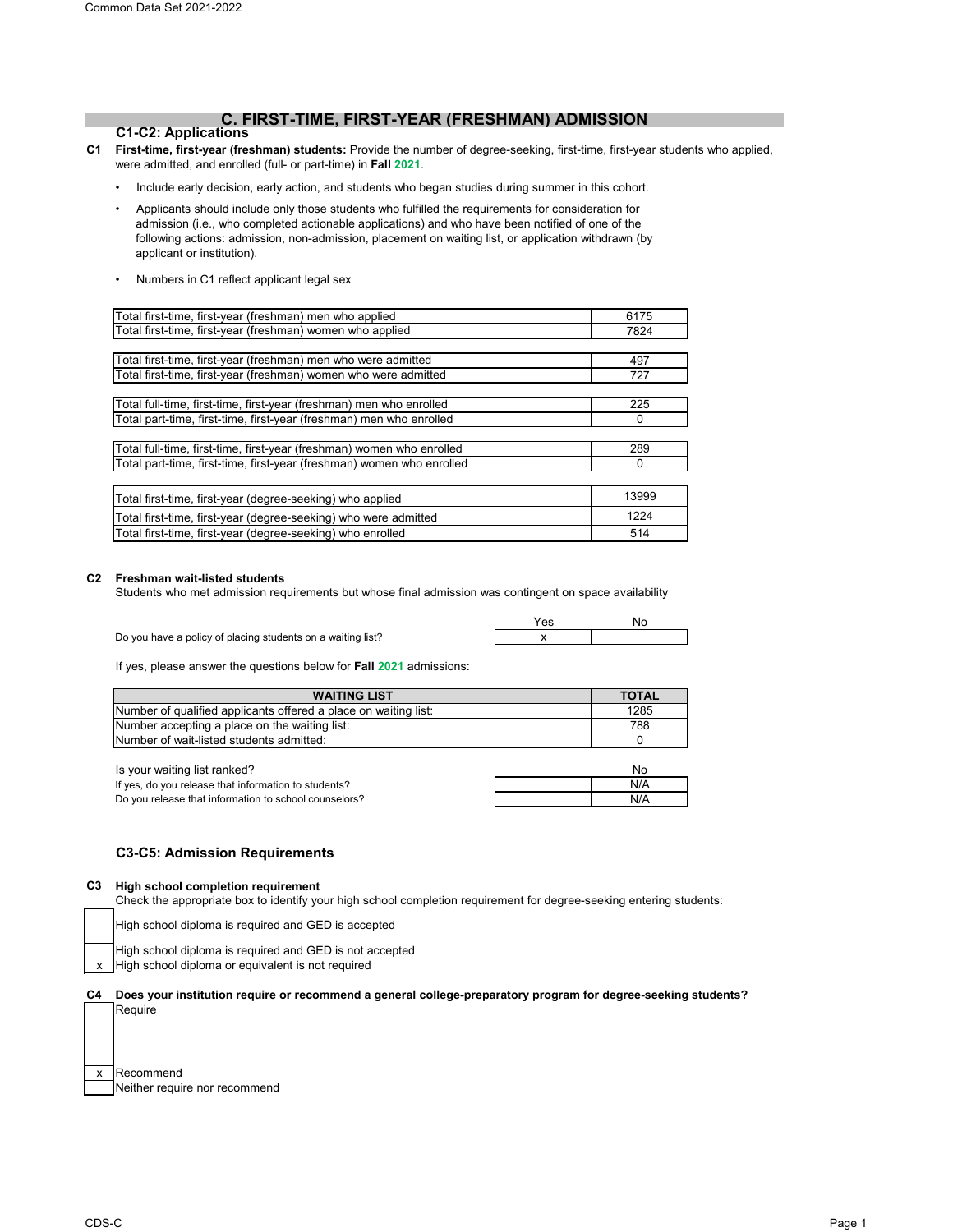## **C5 Distribution of high school units required and/or recommended.** Specify the distribution of academic high school course

|                               | <b>Required</b> | <b>Recommended</b> |
|-------------------------------|-----------------|--------------------|
| Total academic units          |                 |                    |
| English                       |                 | 4                  |
| <b>Mathematics</b>            |                 |                    |
| Science                       |                 | 3                  |
| Of these, units that must be  |                 | 2                  |
| Foreign language              |                 | 3 or 4             |
| Social studies                |                 | 2                  |
| History                       |                 | 2                  |
| Academic electives            |                 |                    |
| <b>Computer Science</b>       |                 |                    |
|                               |                 |                    |
|                               |                 |                    |
| <b>Visual/Performing Arts</b> |                 |                    |
| Other (specify)               |                 |                    |

### **C6-C7: Basis for Selection**

**C6** Do you have an open admission policy, under which virtually all secondary school graduates or students with GED equivalency Open admission policy as described above for all students

Open admission policy as described above for most students, but--

selective admission for out-of-state students selective admission to some programs

other (explain):

## **C7 Relative importance of each of the following academic and nonacademic factors in your first-time, first-year, degree-**

|                                   | <b>Very Important</b> | Important | <b>Considered</b>         | <b>Not Considered</b> |
|-----------------------------------|-----------------------|-----------|---------------------------|-----------------------|
| Academic                          |                       |           |                           |                       |
| Rigor of secondary school record  | x                     |           |                           |                       |
| <b>Class rank</b>                 |                       | X         |                           |                       |
| Academic GPA                      | x                     |           |                           |                       |
| Standardized test scores          |                       |           | $\boldsymbol{\mathsf{x}}$ |                       |
| Application Essay                 | x                     |           |                           |                       |
| Recommendation(s)                 | x                     |           |                           |                       |
| Nonacademic                       |                       |           |                           |                       |
| Interview                         |                       |           |                           | x                     |
| <b>Extracurricular activities</b> | x                     |           |                           |                       |
| Talent/ability                    | x                     |           |                           |                       |
| Character/personal qualities      | x                     |           |                           |                       |
| First generation                  |                       | X         |                           |                       |
| Alumni/ae relation                |                       |           | X                         |                       |
| Geographical residence            |                       |           | X                         |                       |
| State residency                   |                       |           |                           | X                     |
| Religious affiliation/commitment  |                       |           |                           | x                     |
| Racial/ethnic status              |                       |           | $\boldsymbol{\mathsf{x}}$ |                       |
| Volunteer work                    |                       | x         |                           |                       |
| Work experience                   |                       | X         |                           |                       |
| Level of applicant's interest     |                       |           |                           | x                     |

## **C8: SAT and ACT Policies**

#### **Entrance exams**

Does your institution make use of SAT, ACT, or SAT Subject Test scores in **admission**  decisions for first-time, first-year, degree-seeking applicants?

| Yes | No |
|-----|----|
|     |    |

#### **C8A** If yes, place check marks in the appropriate boxes below to reflect your institution's policies for use in admission for **Fall 2023.**

|                   | <b>ADMISSION</b> |           |                         |                    |          |
|-------------------|------------------|-----------|-------------------------|--------------------|----------|
|                   | <b>Require</b>   | Recommend | <b>Require for Some</b> | <b>Consider if</b> | Not Used |
| <b>SAT or ACT</b> |                  |           |                         |                    |          |
| <b>ACT Only</b>   |                  |           |                         |                    |          |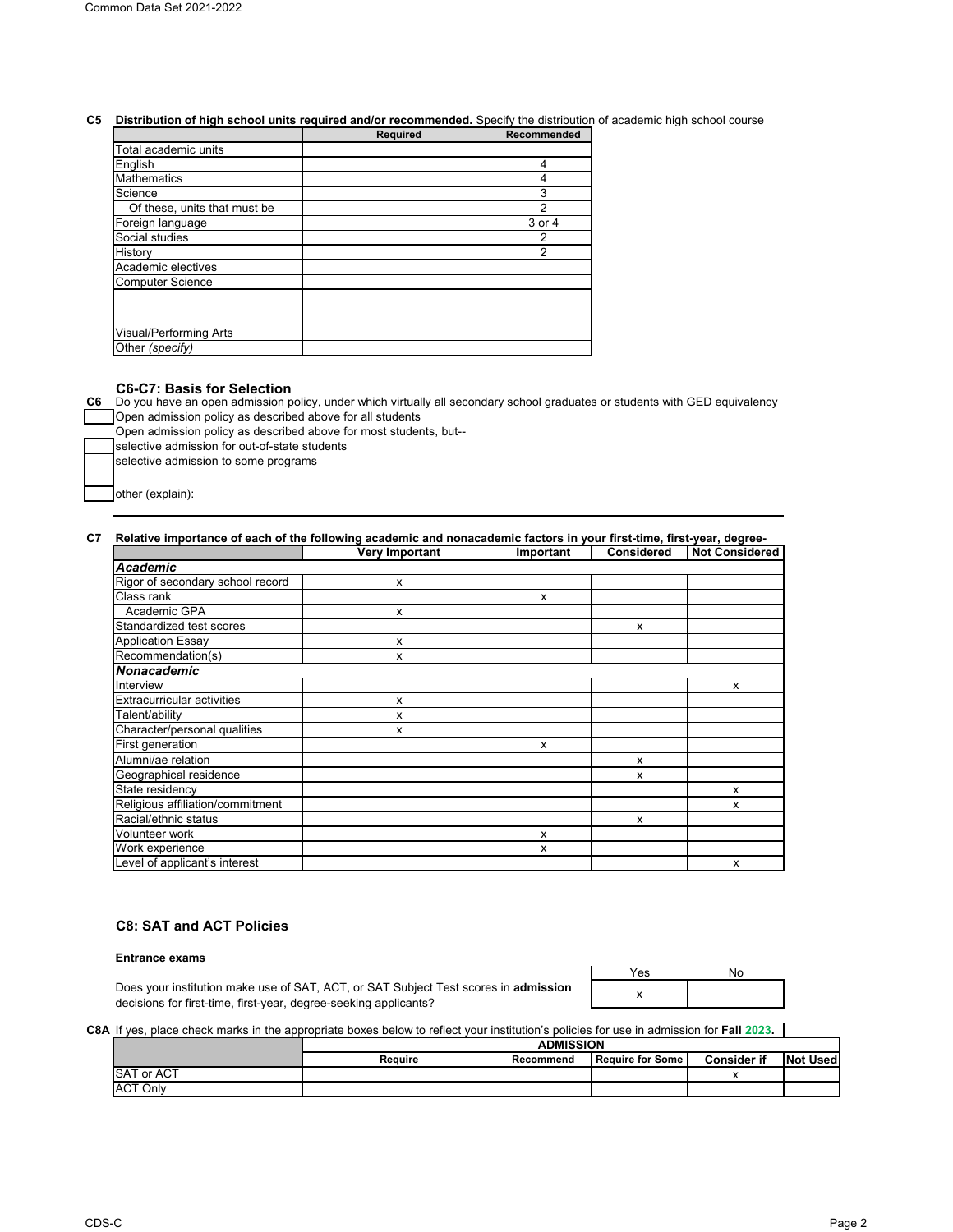| SAT Only                     |  |  |  |
|------------------------------|--|--|--|
| SAT and SAT Subject Tests or |  |  |  |
| <b>SAT Subject Tests</b>     |  |  |  |

**C8B** If your institution will make use of the ACT in admission decisions for first-time, first-year, degree-seeking applicants for **Fall 2023** please

ACT with writing required

x ACT with or without writing accepted ACT with writing recommended

**C8B** If your institution will make use of the SAT in admission decisions for first-time, first-year, degree-seeking applicants for **Fall 2023** please indicate which ONE of the following applies (regardless of whether the Essay score will be used in the admissions process):

SAT with Essay component required

SAT with Essay component recommended

x SAT with or without Essay component accepted

**C8C** Please indicate how your institution will use the SAT or ACT essay component; check all that apply.

|                                  | <b>SAT essay</b> | <b>ACT essay</b> |
|----------------------------------|------------------|------------------|
| For admission                    |                  |                  |
|                                  |                  |                  |
| For placement                    |                  |                  |
| For advising                     |                  |                  |
| In place of an application essay |                  |                  |
| As a validity check on the       |                  |                  |
| No college policy as of now      |                  |                  |
| Not using essay component        |                  |                  |

**C8D** In addition, does your institution use applicants' test scores for academic advising?



**C8E** Latest date by which SAT or ACT scores must be received for fall-term admission

Latest date by which SAT Subject Test scores must be received for fall-term admission

1-Feb N/A

**C8F** If necessary, use this space to clarify your test policies (e.g., if tests are [https://www.amher](https://www.amherst.edu/admission/apply/firstyear/testing)st.edu/admission/apply/firstyear/tes recommended for some students, or if tests are not required of some ing



**x** AP **CLEP** Institutional Exam State Exam (specify):

## **C9-C12: Freshman Profile**

Provide information for **ALL enrolled, degree-seeking, full-time and part-time, first-time, first-year (freshman) students**  enrolled in **Fall 2021**, including students who began studies during summer, international students/nonresident aliens, and students admitted under special arrangements.

- **C9 Percent and number of first-time, first-year (freshman) students enrolled in Fall 2021 who submitted national standardized (SAT/ACT) test scores.**
	- Include information for **ALL enrolled, degree-seeking, first-time, first-year (freshman) students who submitted test scores.**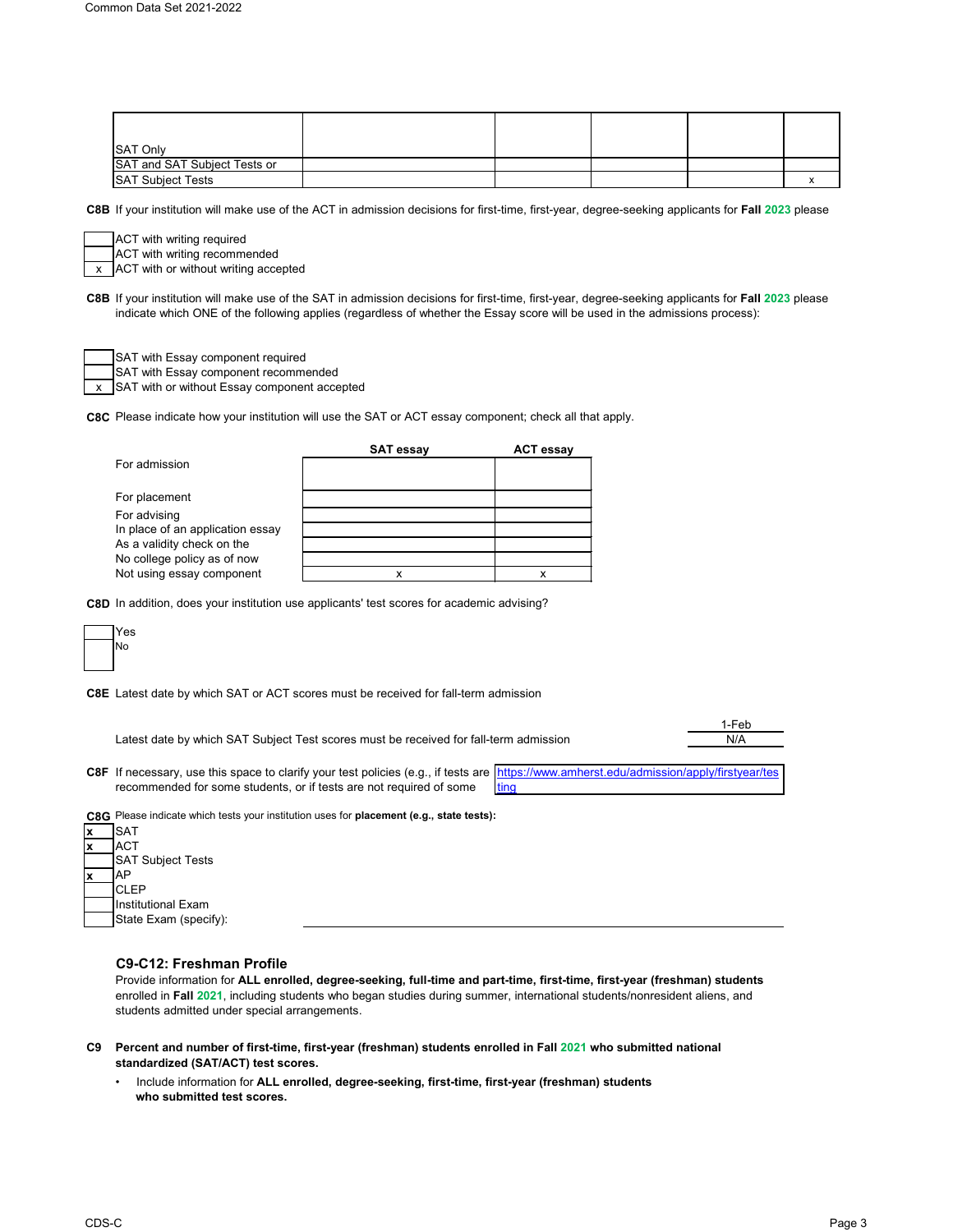- Do not include partial test scores (e.g., mathematics scores but not critical reading for a category of
- Do not convert SAT scores to ACT scores and vice versa.
- If a student submitted multiple sets of scores for a single test, report this information according to how
- If you consider the highest scores from either submission, use the highest combination of scores
- If you average the scores, use the average to report the scores.

|                       | Percent | Number |
|-----------------------|---------|--------|
| Submitting SAT Scores | 35%     | 180    |
| Submitting ACT Scores | 31%     | 159    |

**For each assessment listed below, report the score that represents the 25th percentile (the score that 25 percent of the freshman population scored at or below) and the 75th percentile score (the score that 25 percent scored at or above).**

| <b>Assessment</b>              | <b>25th Percentile</b> | <b>75th Percentile</b> |
|--------------------------------|------------------------|------------------------|
| <b>SAT Composite</b>           | 1440                   | 1540                   |
| SAT Evidence-Based Reading and | 720                    | 780                    |
| <b>SAT Math</b>                | 720                    | 790                    |
| <b>ACT Composite</b>           | 32                     | 35                     |
| <b>ACT Math</b>                | 31                     | 35                     |
| <b>ACT English</b>             | 34                     | 36                     |
| <b>ACT Writing</b>             | N/A                    | N/A                    |

**Percent of first-time, first-year (freshman) students with scores in each range:**

| <b>Score Range</b>      | <b>SAT Evidence-Based Reading</b> | <b>SAT Math</b> |
|-------------------------|-----------------------------------|-----------------|
| 700-800                 | 85.56%                            | 84.44%          |
| 600-699                 | 14.44%                            | 15.56%          |
| 500-599                 | 0.00%                             | 0.00%           |
| 400-499                 | 0.00%                             | 0.00%           |
| 300-399                 | 0.00%                             | 0.00%           |
| 200-299                 | 0.00%                             | 0.00%           |
| Totals should = $100\%$ | 100.00%                           | 100.00%         |

| <b>Score Range</b>      | <b>SAT Composite</b> |
|-------------------------|----------------------|
| 1400-1600               | 86.11%               |
| 1200-1399               | 13.89%               |
| 1000-1199               | 0.00%                |
| 800-999                 | 0.00%                |
| 600-799                 | $0.00\%$             |
| 400-599                 | 0.00%                |
| Totals should = $100\%$ | 100.00%              |

| <b>Score Range</b>   | <b>ACT Composite</b> | <b>ACT English</b> | <b>ACT Math</b> |
|----------------------|----------------------|--------------------|-----------------|
| $30 - 36$            | 98.11%               | 98.11%             | 79.25%          |
| 24-29                | 1.89%                | 1.89%              | 20.13%          |
| 18-23                | $0.00\%$             | $0.00\%$           | 0.63%           |
| $12 - 17$            | 0.00%                | $0.00\%$           | 0.00%           |
|                      |                      |                    |                 |
| $6 - 11$             | 0.00%                | 0.00%              | 0.00%           |
| Below 6              | $0.00\%$             | $0.00\%$           | 0.00%           |
| Totals should = 100% | 100.00%              | 100.00%            | 100.01%         |

**C10 Percent of all degree-seeking, first-time, first-year (freshman) students who had high school class rank within each of the following ranges (report information for those students from whom you collected high school rank information)**

| <b>Assessment</b>                                         | <b>Percent</b> |                          |
|-----------------------------------------------------------|----------------|--------------------------|
| Percent in top tenth of high school graduating class      | 91%            |                          |
| Percent in top quarter of high school graduating class    |                |                          |
|                                                           | 99%            |                          |
| Percent in top half of high school graduating class       |                |                          |
|                                                           |                | 100% Top half $+$        |
| Percent in bottom half of high school graduating class    |                |                          |
|                                                           |                |                          |
|                                                           |                | 0% bottom half = $100\%$ |
| Percent in bottom quarter of high school graduating class | 0%             |                          |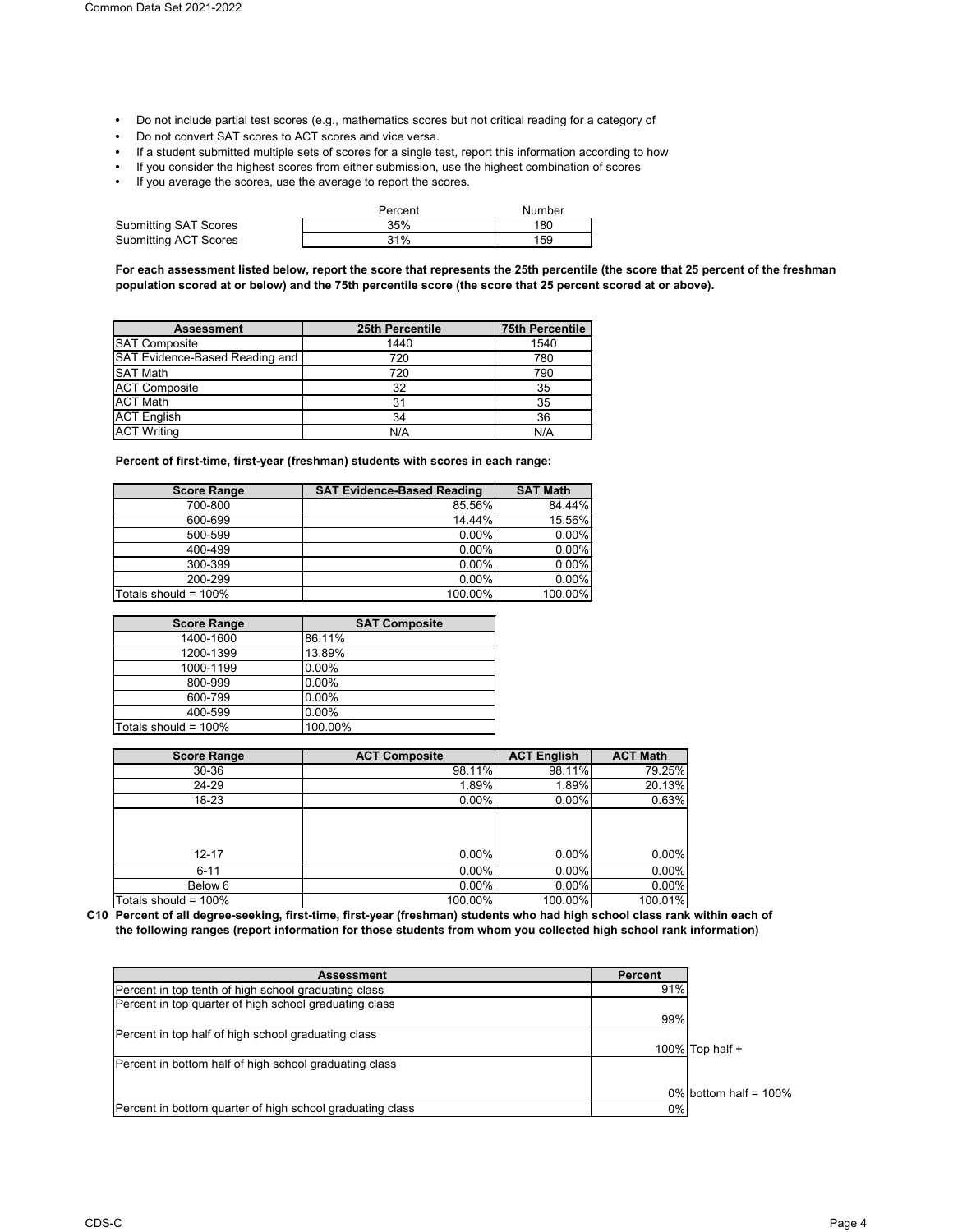| Percent of total first-time, first-year (freshmen) students who submitted high school class |        |
|---------------------------------------------------------------------------------------------|--------|
| lrank:                                                                                      | 27.24% |

#### **C11 Percentage of all enrolled, degree-seeking, first-time, first-year (freshman) students who had high school grade-point**

| <b>Score Range</b>                        | <b>Percent</b> |
|-------------------------------------------|----------------|
| Percent who had GPA of 4.0                | Do not track   |
| Percent who had GPA between 3.75 and 3.99 | Do not track   |
| Percent who had GPA between 3.50 and 3.74 | Do not track   |
| Percent who had GPA between 3.25 and 3.49 | Do not track   |
| Percent who had GPA between 3.00 and 3.24 | Do not track   |
| Percent who had GPA between 2.50 and 2.99 | Do not track   |
| Percent who had GPA between 2.0 and 2.49  | Do not track   |
| Percent who had GPA between 1.0 and 1.99  |                |
|                                           | Do not track   |
| Percent who had GPA below 1.0             |                |
|                                           | Do not track   |
| Totals should = 100%                      | Do not track   |

**C12** Average high school GPA of all degree-seeking, first-time, first-year (freshman) students \_\_\_\_\_\_Do not track Percent of total first-time, first-year (freshman) students who submitted high school GPA:

#### **C13-C20: Admission Policies**

#### **C13 Application Fee**

**If your institution has waived its application fee for the Fall 2022 admission cycle please select no.**

|                                                | Yes  | No |
|------------------------------------------------|------|----|
| Does your institution have an application fee? | x    |    |
|                                                |      |    |
| Amount of application fee:                     | \$65 |    |
|                                                |      |    |
|                                                |      |    |

Can it be waived for applicants with financial need?

| Yes | No |
|-----|----|
|     |    |

Do not track

**If you have an application fee and an on-line application option, please indicate policy for students who apply on-line:**

| x | Same fee |
|---|----------|
|   | Free     |
|   | Reduced  |

**Can on-line application fee be waived for applicants with financial need?**

## **C14 Application closing date**

| Yes | No |
|-----|----|

x

x

Yes No

**Date** Application closing date (fall) 1/2

| Application closing date (fall) |     |
|---------------------------------|-----|
| <b>Priority Date</b>            | N/A |

**C15** x **Are first-time, first-year students accepted for terms other than the fall?**

**C16 Notification to applicants of admission decision sent** *(fill in one only)*



Does your institution have an application closing date?

| CDS-C | Page 5 |
|-------|--------|
|-------|--------|